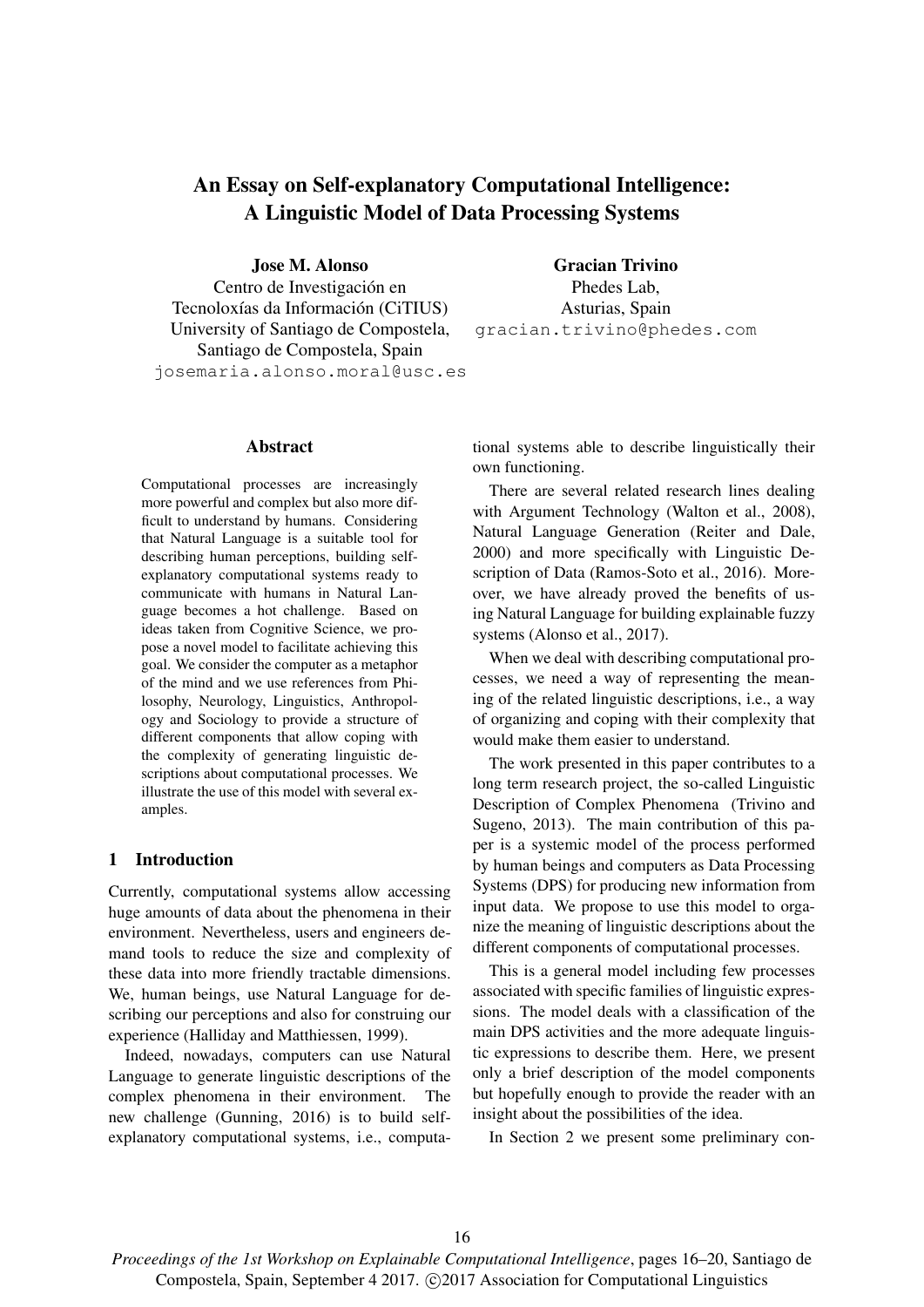cepts which are required to understand the proposal drawn in Section 3. Section 4 provides some illustrative examples. Finally, conclusions and future work are sketched in Section 5.

# 2 Several Concepts from Cognitive Science

One of the main premises of Cognitive Science asserts that the computer can be considered a metaphor of the mind (Gardner, 1987). This metaphor can be used in both directions, the computer to create an idea of how the mind works but also we can use our knowledge about the mind to organize linguistic descriptions about how computers work. With this last regard we recall several ideas from disciplines belonging to Cognitive Science.

From Philosophy, according with Popper, the universe where humans beings live can be divided into three worlds (Popper and Eccles, 1977):

- The world of the physical objects (W1).
- The world of the perceived objects (W2).
- The world of the mental objects (W3).

From Neurology, according with (Damasio, 2003), Natural Evolution has built the hierarchical control system of the human behavior by aggregating step by step a series of successive layers:

- The primitive layer, located in the inner part of the brain, is dedicated to immune responses, basic reflexes and metabolic regulation.
- Control related with pain and pleasure.
- Control based on drives and motivations.
- Control based on emotions and feelings.
- On the top of this hierarchy of control mechanisms we have the rationality. This is part of the most evolved behavior control mechanism that is based on using Natural Language.

From Linguistics, Systemic Functional Linguistics (Halliday and Matthiessen, 1999) provides a classification of the human activities into four main types and subtypes:

• Being: (1) Identifying, (2) Ascribing, and (3) Existing.

- Sensing: (1) Seeing, (2) Feeling, (3) Thinking, and (4) Wanting.
- **Doing**: (1) Doing to/with, (2) Happening, and (3) Behaving.
- Saying: there are no subtypes here.

### 3 A Linguistic Model of Data Processing **Systems**

This section presents the main contribution in this paper. We apply a systemic approach inspired by the ideas introduced in Section 2. We have defined a model which describes the basic components that both humans and computers see as Data Processing Systems (DPS). Fig. 1 shows a data flow diagram of the model. Rectangles correspond to data structures and ovals represent processes. In the rest of the section we describe the main components in the model. First, Section 3.1 describes the data structures. Second, Section 3.2 introduces the processes.

#### 3.1 Data Structures

#### 3.1.1 External Phenomena (W1)

This is the external world that forms the system environment. Using their sensors, DPS try to obtain useful data that are needed to perform their goals. Notice that most of the phenomena in W1 are beyond the limits of human/computers perception and understanding capacities.

We identify two main components in this world: (1) *World of physical objects*, and (2) *World of cultural objects*.

The *World of physical objects* corresponds with the first world described by (Popper and Eccles, 1977). Both human body and robot hardware are part of this world which is only accessed through physical introspection (proprioceptive sense).

Currently, as a result of the civilization process, the environment from which DPS perceive relevant phenomena and they must make their decisions is not only physical but also cultural. We call this *World of cultural objects*. According with Anthropology (Tomasello, 1999) and Sociology (Berger and Luckmann, 2011) this world is built by humankind following the Natural Evolution and using Natural Language.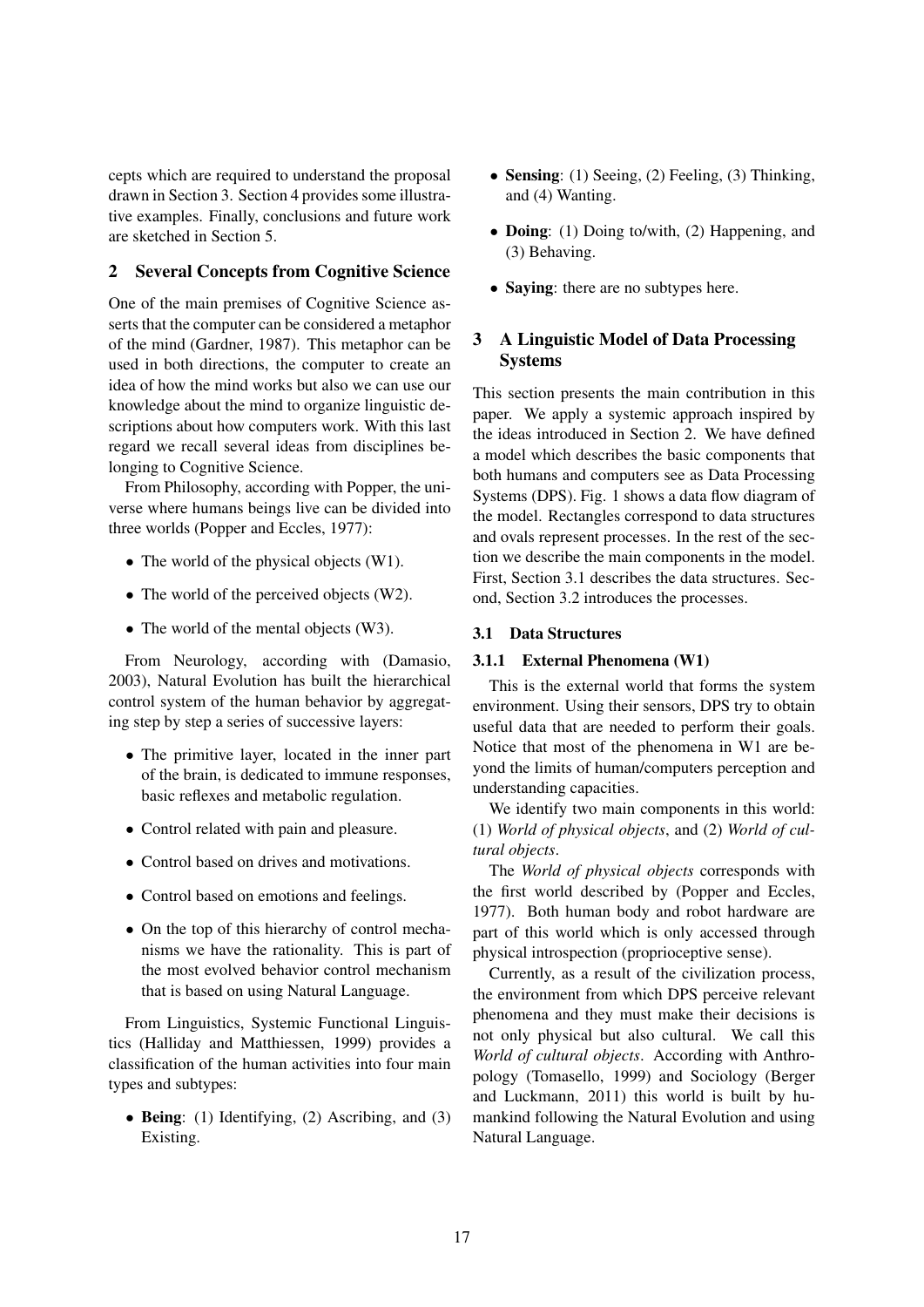

Figure 1: Data flow diagram of a linguistic model for Data Processing Systems (DPS).

#### 3.1.2 Experience Without Words (W2)

It takes place in the internal world that is the domain of drives, emotions and feelings for humans. It is made up of internal images without words and corresponds with the Popper's second world, i.e., the world of the perceived objects. In computational systems, these objects are related to raw data, i.e., data that computers capture for driving reactive behaviors but that still need to be processed before becoming useful information. For example a video stream or a temporal series of temperatures coming out from a chemical process.

### 3.1.3 Experience Expressed in Natural Language (W3)

This data structure corresponds with the Popper's third world. In accordance with Neurology, it is part of the human consciousness (Damasio, 2010). The related information is produced in humans by using the rationality that is supported by the newest part of the human brain, the neocortex. This is part of the most evolved behavior control mechanism that is based on using the Natural Language. On the other hand, in computers, it is produced by using the highest levels of their computational architecture (Trivino et al., 2009).

#### 3.2 Processes

It is noteworthy that the names of these processes are labels representing a classification (hierarchical structure) of possible linguistic expressions. During their application in the model, each specific situation will be described by using specific linguistic expressions belonging to these categories.

#### 3.2.1 Sensing

This process allows DPS to obtain data about the *External phenomena*. *Seeing* is a specialized function or sensor (as sight, hearing, smell, taste, or touch in humans) by which DPS sense (obtain or receive) external or internal stimuli. It allows creating images of objects in the surrounding environment. With *Feeling* the system translates the information coming from external phenomena into emotions and feelings that will influence/condition the related behavior. In computers, it is used for reactive control. In Fig. 1 they correspond with the process *W1*  $\rightarrow$  *W2. Thinking* and *Wanting* corresponds with the feedback  $W3 \rightarrow W2$ . DPS can distinguish between positively and negatively evaluated information and modify accordingly the related behavior. With *Saying* they close an internal control loop.

#### 3.2.2 Doing

In Fig. 1, it corresponds with the process  $W2 \rightarrow$ *W1*. It includes the processes of physical acting and can be described by linguistic expressions like *Doing to/with*, *Happening*, and *Behaving*.

#### 3.2.3 Saying

It is the process of generating linguistic descriptions of images or raw data. In Fig. 1, it corresponds with the process  $W2 \rightarrow W3$ . This is related to the research on Linguistic Descriptions of Complex Phenomena, e.g., (Conde-Clemente et al., 2017).

#### 3.2.4 Being

In Fig. 1, it corresponds with the process  $W3 \rightarrow$ *W1*. It can be described by linguistic expressions like *Identifying*, *Ascribing*, and *Existing*. Using this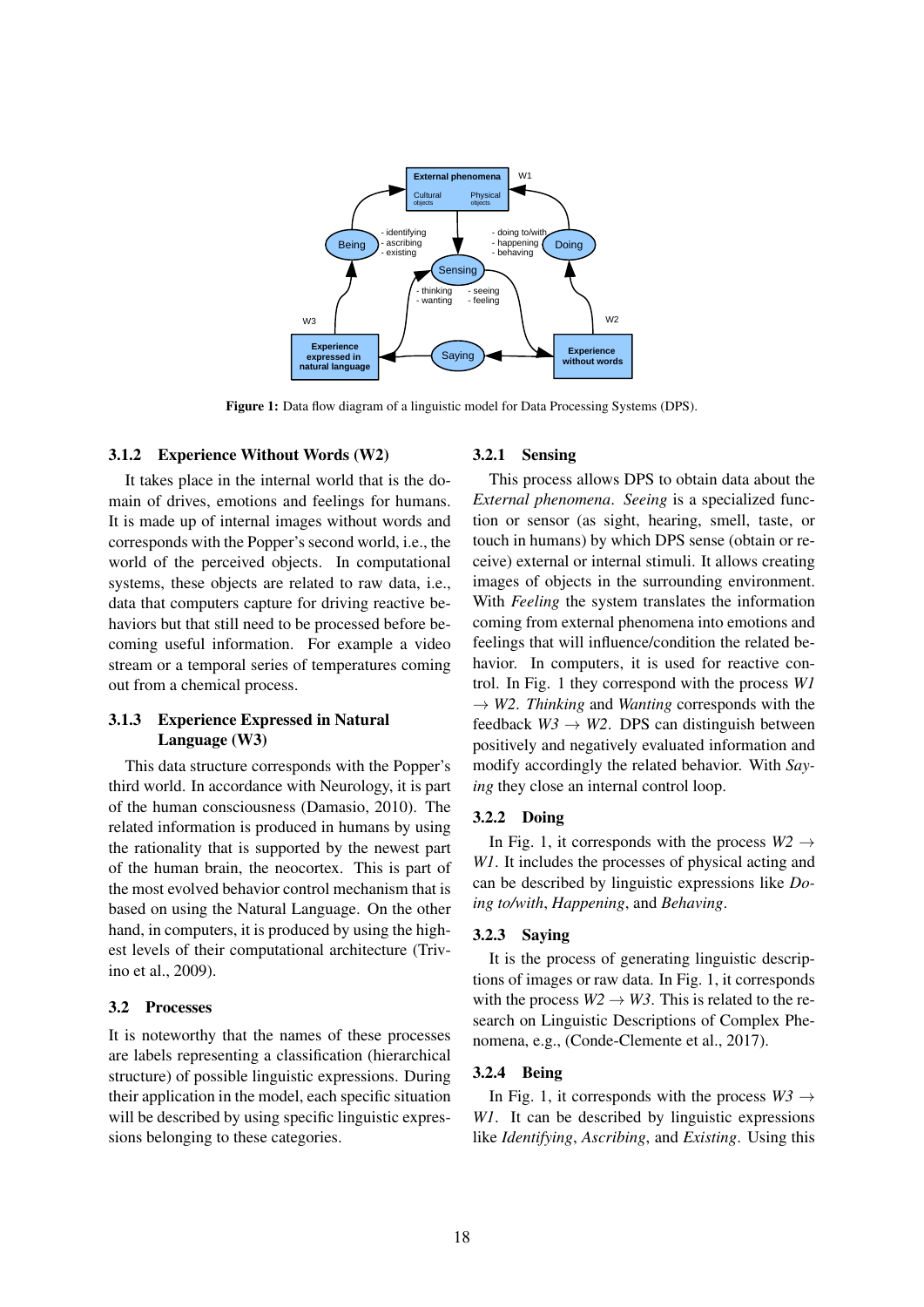process DPS create new objects and modify the objects in W1. Note that this is the mechanism used by DPS to send messages to other DPS.

## 4 Examples

In this section, with the aim of illustrating how to apply the model presented in Section 3, we describe briefly the sequences of processes followed in two examples of human behavior and in one example of computational processing.

### 4.1 Reactive Behavior

Let's suppose we observe a reactive behavior in a woman. She shows a typical reactive activity when the light of the sun is disturbing her to see something:

- She feels the sun on her eyes (sensing-seeingfeeling).
- She moves her head looking for the sun position (doing-behaving).
- She uses her hand to shadow her eyes (doingdoing with).

### 4.2 Deliberative Behavior

Here, the observed subject (a musician) shows a more sophisticated set of activities that consists of composing music:

- He listens to a bird through the window (sensing-seeing).
- He feels certain emotion (sensing-feeling).
- He plays the piano (doing-doing with).
- He expresses this music using the musical notation (saying).
- He publishes a piano score and makes the music available to others by creating a new object in their external world (being-existing).

### 4.3 Computational System Behavior

A computational system (DPS) monitors the movements of clients into a supermarket:

• It detects a change in the shopping entrance (Sensing).

- It changes the internal state to "detected new client" and stores the related image [experience without words].
- It moves the camera to follow the client (doing).
- It builds a map with different positions and timestamps (Saying).
- It detects the client is going out (Sensing).
- It sends a linguistic report to the store manager informing about business details (Being).

### 5 Conclusions

The presented model is the result of a multidisciplinary research and it is part of a long term project in the research line of Linguistic Descriptions of Complex Phenomena.

In general, computational processing of data are complex phenomena. The idea is that computers use a metaphor to describe their internal processes. The human user is helped to understand the computer processes by using the same terminology that the user uses to describe his/her own activities.

We have focused this paper on developing a model for meaning representation rather than in how to express this meaning with linguistic expressions that should be customized for each specific user. The description presented in this paper provides just a general insight about the main components of the model and how they are interrelated. The next step includes to analyze and to describe in depth the three data structures and the four processes.

This paper can be useful to researchers by providing them with a first idea about how to organize the meaning representation of linguistic descriptions of computational processes of data.

### Acknowledgments

This work has been funded by TIN2014-56633-C3- 1-R and TIN2014-56633-C3-3-R projects from the Spanish "Ministerio de Economía y Competitividad". Financial support from the Xunta de Galicia (Centro singular de investigacion de Galicia accred- ´ itation 2016-2019) and the European Union (European Regional Development Fund - ERDF), is gratefully acknowledged.